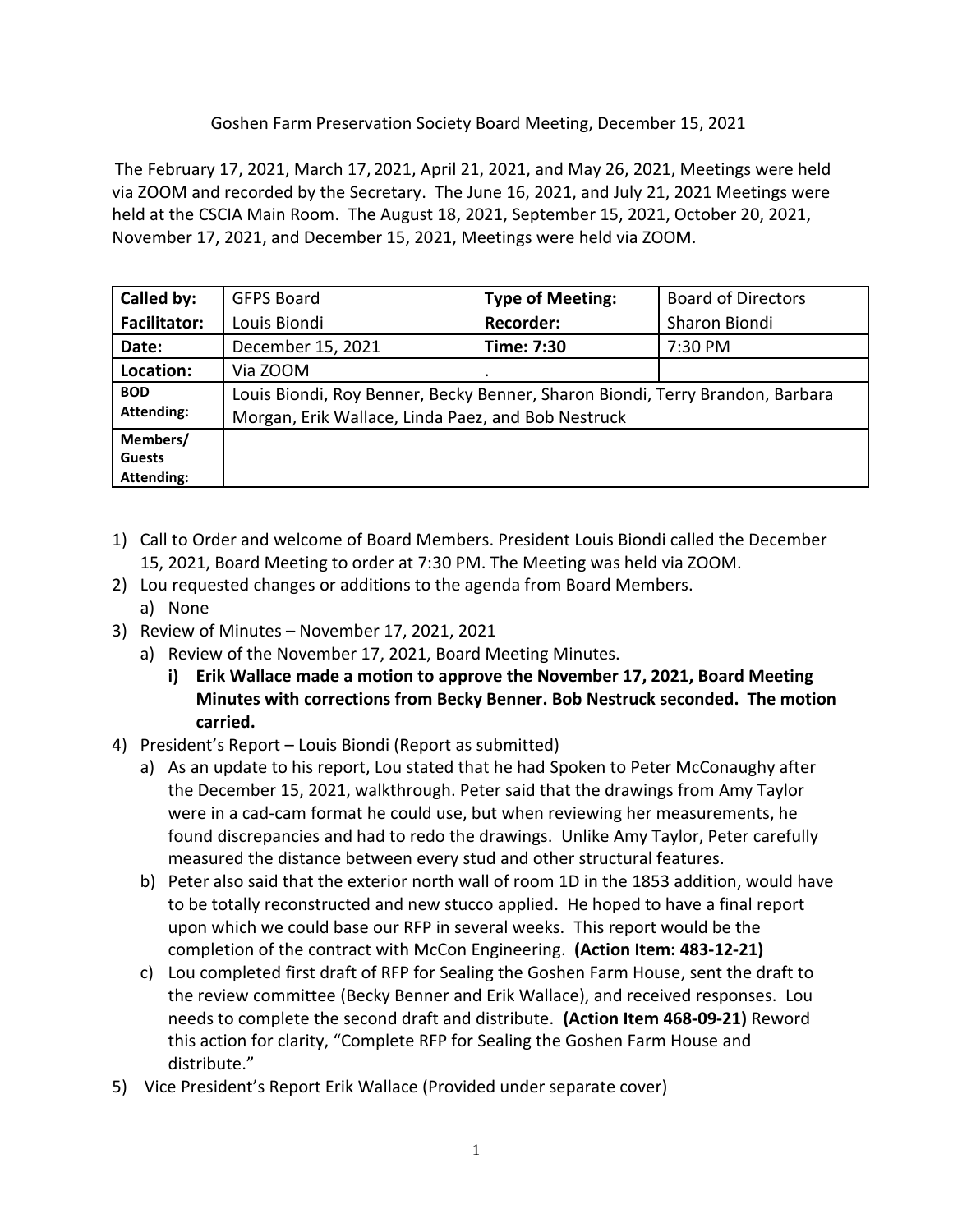- a) No updates
- 6) Treasurer's Report Christy Folderauer (No Financial Report submitted)
	- a) Lou reported that he and Secretary Sharon Biondi met on Monday, December 6<sup>th</sup> on a conference call with Christy and Sharon Smith to streamline the QuickBooks Chart of Accounts for GFPS. Christy will be entering all financial data into this streamlined Chart of Accounts for the GFPS Board Members to review.
	- b) We still need to meet to review the final report with the streamlined Chart of Accounts and inputted data before the January 19, 2022, Annual Membership Meeting.
- 7) Committee Reports
	- a) Building & Maintenance (Vacant)
	- b) Communications Barbara Morgan (Report as submitted)
		- i) Barbara reached out to Shannon Beauchamp Lepthien at Color Fire Media regarding adding donation buttons to our website. Shannon's Partner, Jason Batchelder, has some medical issues and she will turn this request over to her team.
		- ii) It was suggested that the GFPS Secretary send a get-well card to the Shannon Beauchamp-Lepthien family.
		- iii) Roy gave Barbara a suggestion for the Stewart family to be highlighted in The Caper.
	- c) Educational Outreach Committee Terry Brandon (Report as submitted)
		- i) No additions to his report
	- d) Events Erik Wallace (Report as submitted)
		- i) Board Members made several corrections to Erik's 2022 GFPS Events Schedule.
	- e) Financial Development Lou Biondi (Report included in President's Report)
	- f) Garden Bob Nestruck (Report as submitted)
		- i) Bob corrected his report to state that Sharing Garden plot 53 is available to rent.
		- ii) Bob, Diane Kinsley, Tracy Smith, and other volunteers have been working on luffa squashes and soaps and various jalapeno sauces to sell as a fundraiser. They held a sale on December  $11<sup>th</sup>$  and  $12<sup>th</sup>$  at the Farm and brought in \$785.00. They will be holding another sale on Sunday, December 19<sup>th</sup>.
	- g) Grounds Roy Benner (Report as submitted)
		- i) Roy added information regarding Evan Semos who is working in the Hoop House with Terry Brandon, for Community Service hours. Evan's father, Mark Semos, is interested in helping with carpentry projects needed at Goshen Farm.
		- ii) Roy reported that on December 8, 2021, he and Terry received an award for GFPS as the outstanding Earth Team Volunteer Group in Maryland for 2021 for Volunteer Conservation Service to the people of Maryland.
		- iii) Roy also reported that he contacted several pest control companies. Jonathon, from Senate Pest Control in Gaithersburg, gave Roy a quote of \$295.00 for changing out the number of rodent traps and filling the traps. When Roy contacted Economy Pest Control, they quoted \$65.00/month for additional traps and filling the traps, a better price. Economy Pest Control was recommended by Roy to the Board.
	- h) History & Research Scott Powers (No report submitted)
	- i) Membership Becky Benner (Report as submitted)
		- i) Since 2012 Becky stops the new Membership total at the end of August (as we decided by Board agreement that if a Member joined in September through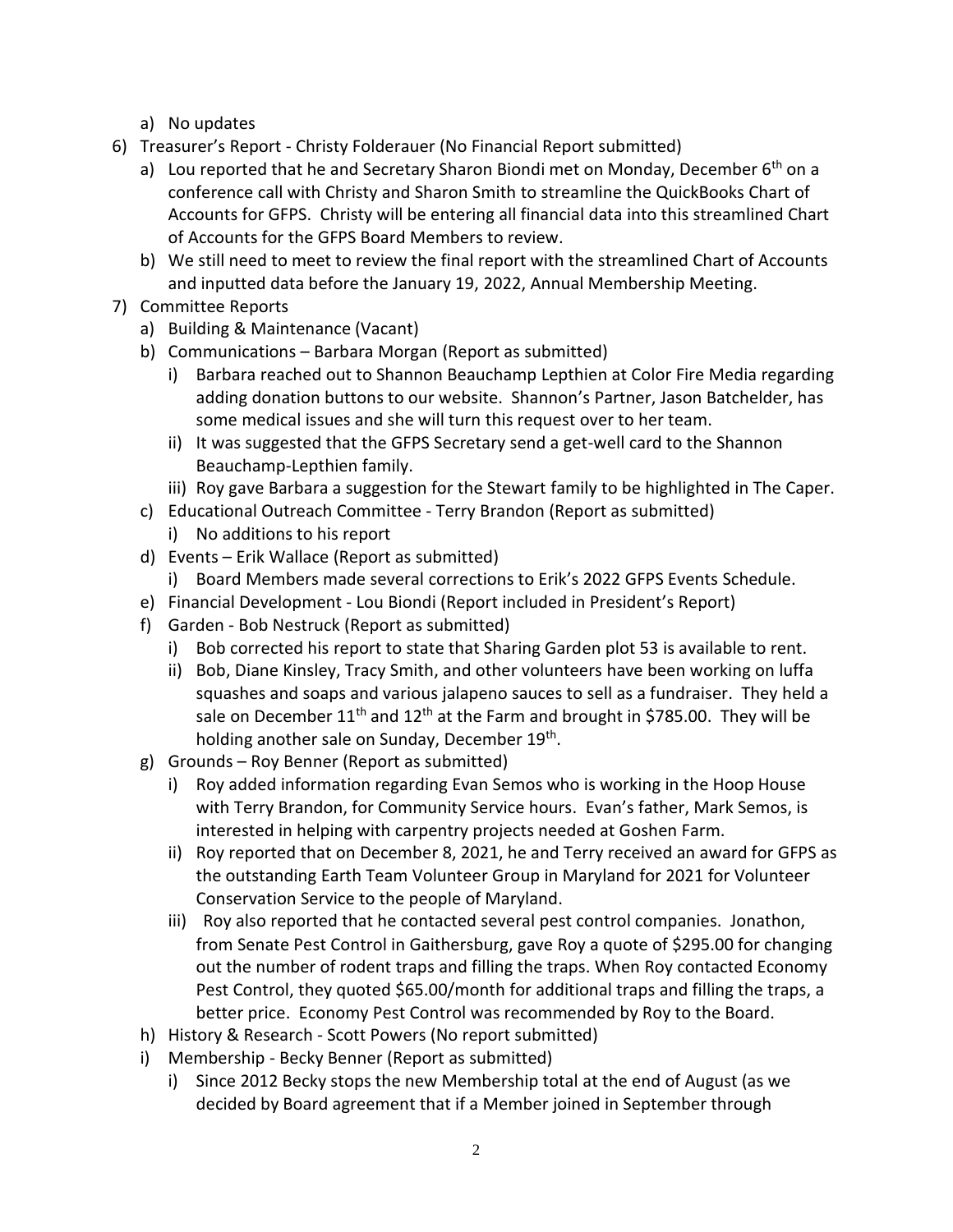December that membership would be valid through the next year.) Counting these carryover Members, we have 271 Membership Units for 2021 as of this Meeting.

- j) Members at-large
- k) Linda Paez
	- i) (Linda Paez reported that she ran into a neighbor of Roy and Becky, and she encouraged him to join GFPS. He said his family would join!)
	- ii) Linda reported that she and Barbra Morgan wrote an article for the  $4<sup>th</sup>$  quarter GFPS Newsletter about the proposed Docent Program, asking for volunteers to help with planning and/or be willing to become a docent. Unfortunately, Linda's email contact did not work. Barbara will send out a MailChimp notice with the same information and Linda's email for contacting her.
	- iii) Linda also reported that after many months of reaching out to Asbury Broadneck United Methodist Church (ABUMC), Linda was able to hold a ZOOM meeting with Mattie Wallace and Monica Butler, a member of ABUMC Cemetery Committee last week. The discussion focused on re-establishing a partnership between GFPS and ABUMC to gather "shared" history, such as collected memories, church archives and cemetery records. Linda hopes to interview Monica Burler's aunt who may have knowledge of Nace Hall, a slave at Goshen Farm until 1868 when his Manumission papers were issued.
	- iv) Linda hopes to apprise Mattie Wallace of a grant opportunity that ABUMC and GFPS could work on together. Notice of intent for this grant is due by January 28, 2022.
	- v) Last, Linda met with Heather Ravanbakhsh, Branch Manager, Broadneck Community Library, Anne Arundel County Public Libraries (AACPL) regarding a trail map which would begin at the library, connect ABUMC, Goshen Farm and highlight historic points of interest. Heather stated that she will not help create the walking trail map but will get monies from the AACPL Foundation for printing a large version of this map and displaying the map outside the Broadneck Community Library. Linda suggested that it would be helpful if the library also printed a tri-fold pamphlet of the walking trail to hand to library visitors to take with them. The walking trail project might tie into the grant opportunity.
	- vi) The Board requested that Linda submit monthly reports prior to the Board Meetings as other GFPS Chairs do. Linda stated that she was unaware that she should do this but will do monthly reports and send out to the Board in the future.
- 8) Review of Action Items and Recurring Action Items
	- a) As relates to **(Action Item: 471-10-21),** Ask Shannon if GFPS can have a link to Weather Underground on our website. Shannon stated that **"**Weather Underground" needs the Station ID number, the key, and a "Weather Underground" Account for Shannon to put a link on our website. Bob will also need to investigate the cost of having a "Weather Underground" Account. Shannon told Barbara that Color Fire could add this link and Bob reported that there is no cost associated with the "Weather Underground" Account. This **action is Completed.**
	- b) **(Action Item: 472-10-21),** Notify the Gardeners on the new Sharing Garden Facebook page and email that Goshen Farm has a "carry in-carry out" policy and they need to take discarded gardening items home to dispose of. Bob needs to hold sending out this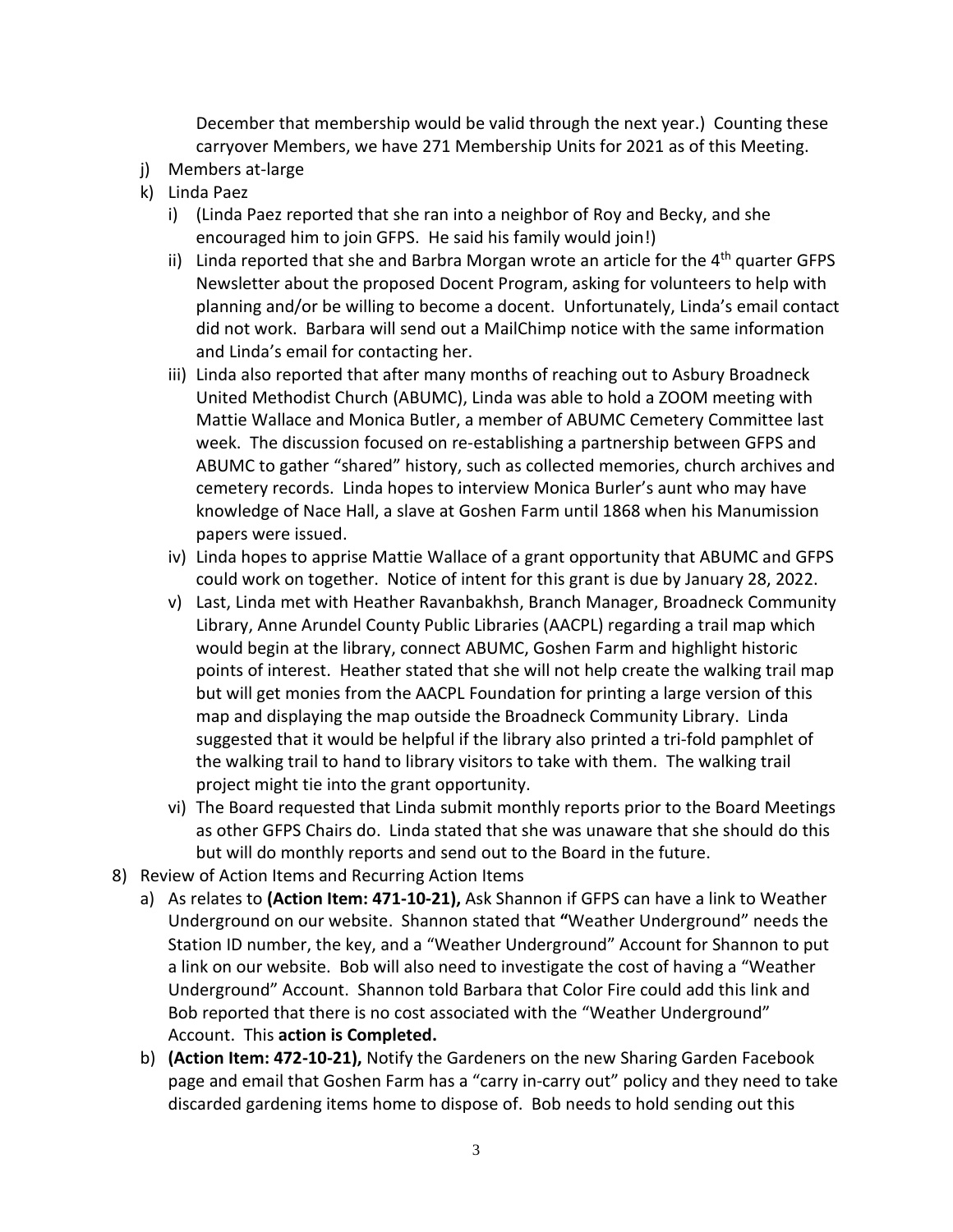information until January 2022 when the Sharing Garden plots are renewed, and vacated plots are rented. This **action is Completed.**

- c) **(Action Item 473-10-21),** Talk to Leslie at the CSCIA to ask if we can put a deposit on the Clubhouse for the Wine Tasting/Silent Auction event. Leslie stated that she has put the date for this event on the Clubhouse Calendar and we do not need to give a deposit for the Clubhouse at this time. As we approach the August 21, 2022 event date, GFPS will have to make a decision about location for this event. **Action is Completed**.
- d) **(Action Item: 479-11-21)** Get price increase for increase in rodent traps and frequency of filling from Economy Pest Control. Roy contacted another pest control company and got a price for rodent traps and filling the traps monthly. Economy Pest Control's price of \$65.00/month was the best price. Roy recommended we continue with Economy Pest Control. **Action is Completed**
- e) **(Action Item: 482-11-21)** Reach out to Giving Tuesday to research how this program works. Barbara found out that Giving Tuesday is simply an organization that encourages people to give to charities. Erik stated that individuals would have to promote GFPS on their own Facebook page. **Action is Completed.**
- f) Secretary will keep this in as a reminder for the Treasurer until the Board knows that this has been verified by the Treasurer. As relates to completed **(Action Item: 453-05- 21),** Lou reminded Christy that based on his research, GFPS's Treasurer will need to File a **Maryland Annual Update of Registration Form by April 2022** but no later than August 2022 as we may have met the \$25,000.00 threshold when GFPS files taxes for 2021. Additional forms may need to be filed. A call to Charities and Legal Services Division at 410-974-5534 to verify this is recommended. The email is dlcharity sos@maryland.gov
- 9) On-going Business
	- i) None

## 10) New Business

- a) Discussion of number of Board Members
	- **i) Roy Benner made a motion to keep the GFPS Board at 13 Members. Terry Brandon seconded, and the motion carried.**
- **b)** Format for the Annual Membership Meeting on January 19, 2022
	- **i)** Discussion ensued regarding using ZOOM for a virtual January 19,2022 Annual Membership Meeting. The Board decided that the Annual Meeting should be held via ZOOM. The date of the Annual Meeting should be put on the website. The notice for the Meeting should go out in **MailChimp to Members** and include a ballot and ZOOM Meeting link and directions to send completed ballots to secretary@goshenfarm.org. An additional MailChimp should go out to the entire MailChimp group **without** the ballot but should state that those wishing to receive the Meeting Packet should email communications@goshenfarm.org. The Meeting Packet will include Committee Annual Reports for 2021, January 27, 2021 Annual Membership Meeting Minutes, the By-Law Change and 2022 GFPS Budget. (Note: only Members will receive the ballot.)
- **c)** Discuss GFPS Budget needs for the Annual Meeting
	- **i)** Lou asked if Committee Chairs would submit the budget for their committee needs by January 5, 2021. Some of these projected committees' needs will be handled by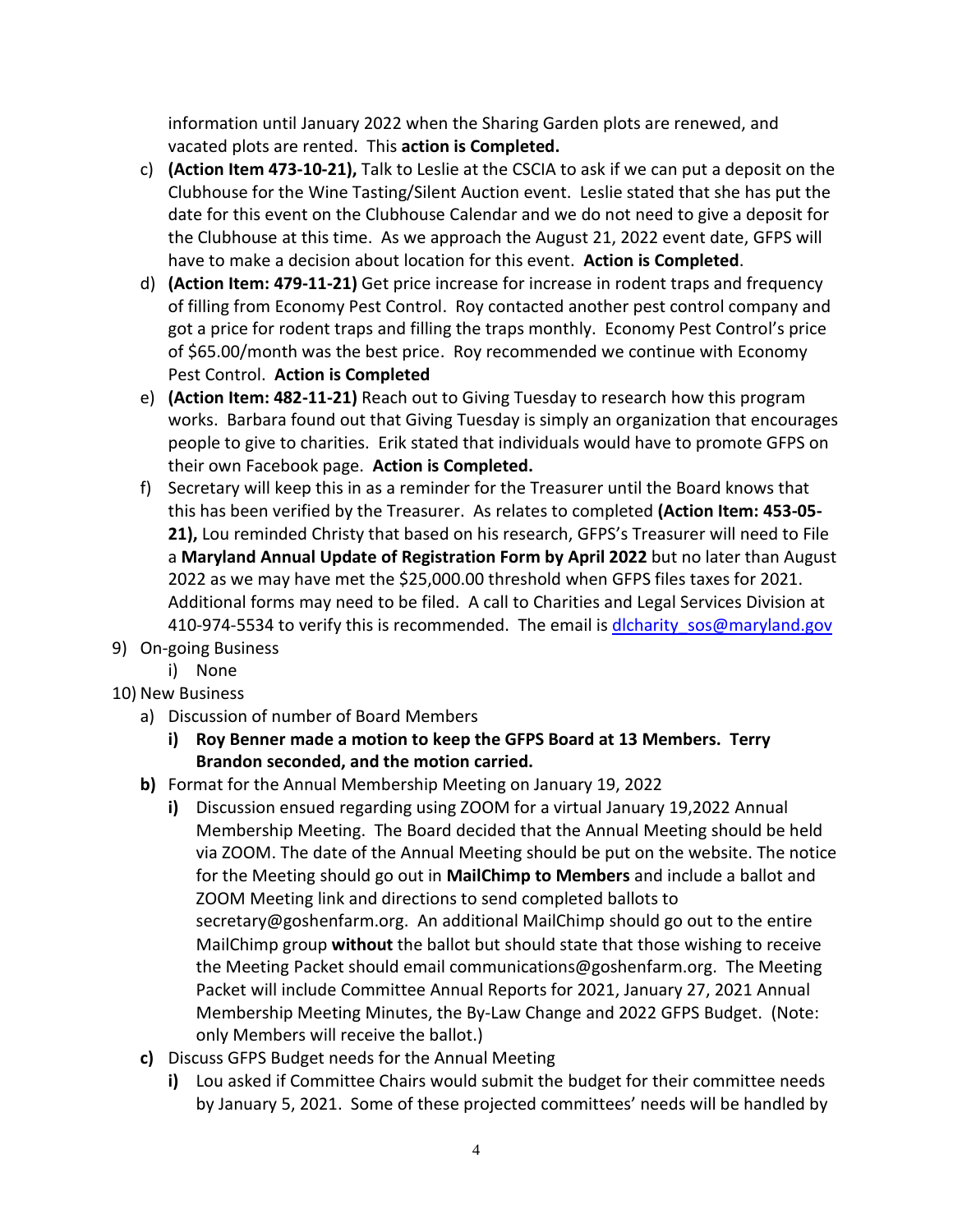fundraising requests or sale of products (as in the case of the Gardens and beehives) but not all committees. As a Board, we need to know the cost of operating and maintaining Goshen Farm. The budget should reflect this cost.

- d) WordPress Security
	- i) Barbara has not had a chance to discuss the WordPress Security breach with Shannon at Color Fire. Barbara will contact Shannon and Color Fire Media, find out what the security breach involved, whether Color Fire Media fixed this problem, and what does GFPS have to do such as setting a new password. She will report back to the Board when she has information. **(Action Item: 483-12-21)**
- e) Discussion of **(Action Item:208-12-15)** Develop a plan for Farm House foundation remediation.
	- i) Lou wants this Action Item to be marked as **Completed**. He then wants to break down what needs to be done to move ahead on the Farm House foundation remediation into new separate Action Items.
		- (1) Specific Action Items: (**Action Item: 468-09-21) Changed to** Complete the RFP for sealing the Goshen Farm House and Bora Care treatment and distribute; **(Action Item 484-12-21)** Award Contract for Sealing the Goshen Farm House; **(Action Item: 485-12-21** Complete RFP for stabilizing the Goshen Farm House foundation; and **(Action Item: 486-12-21)** Award Contract for stabilizing the Goshen Farm House Foundation.
- f) Should GFPS pursue a dendrochronology report on the 1783 section of the Farm House.
	- i) The cost is estimated at \$3,000.00 to \$6,000.00. Discussion ensued. The Board feels that there are other important buildings that need serious maintenance that we could spend this money on, but we should continue to look for funding for this. Lou will get a better estimate of cost by contacting Michael Worthington (recommended by historic preservationist, Willie Graham). Michael Worthington of the Oxford Tree-Ring Laboratory is currently a Research Faculty Member, Graduate Program in Historic Preservation at the University of Maryland School of Architecture, Planning and Preservation. **(Action Item: 487-12-21)**
- g) Volunteer to head up Maryland Day. March 26, 2022, 10am 2pm
	- i) There was discussion of using EventBrite for limiting the number of Goshen Farm's Maryland Day visitors that can sign up (due to COVID and parking limitations- 18 cars). There will be two sign-up periods: 10am – 11:30 and noon – 1:30pm. (GFPS will need time in between groups to safely allow cars to exit before the next group enters the Farm.)
	- ii) Erik Wallace agreed to head up the Maryland Day event. Erik will work with Barbara Morgan to get notifications of the event out to Members and the public.
	- iii) Discussion of the event ensued. We will serve cookies, coffee, and hot chocolate. Lou asked Bob to ask Sharing Gardeners to bake cookies (4 dozen). Copies of the Walking Trail need to be printed, and make sure that the event announcement includes the fact that we have QR codes posted at sites of importance. Lou would do two tours of the Farm House. Terry will give talks at the Hoop House. Bob will give tours of the Sharing Garden. Sharon and Linda will be in attendance to assist where needed